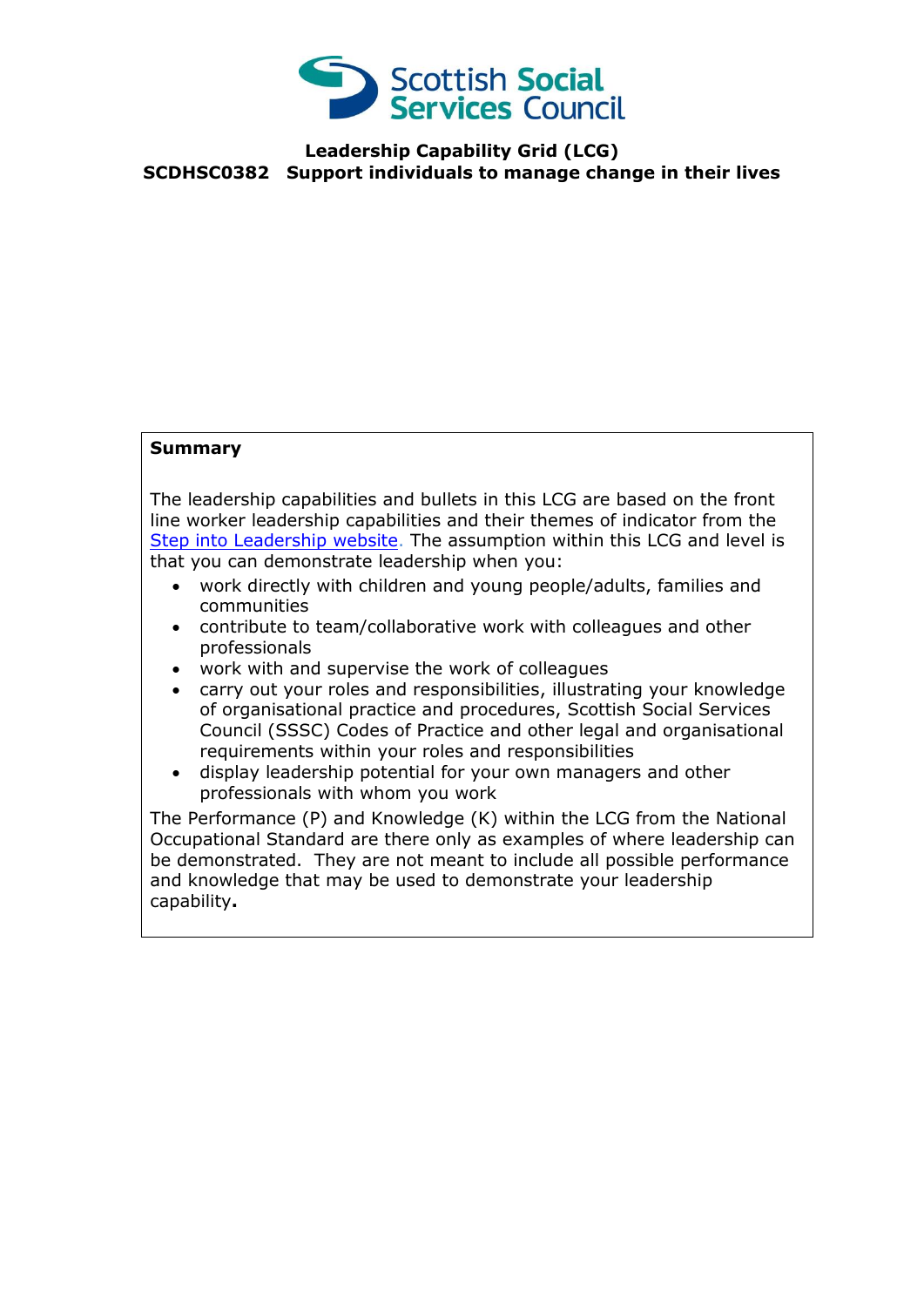

## **Leadership Capability Grid (LCG) SCDHSC0382 Support individuals to manage change in their lives**

| Leadership<br>capabilities         | When supporting individuals to manage change in their lives you<br>can demonstrate leadership capabilities by:                                                                                                                                                                                                                                                                                                                                                                                                                                                                                                                                                                                                                                                                                                                                                                                                                                                                                      |
|------------------------------------|-----------------------------------------------------------------------------------------------------------------------------------------------------------------------------------------------------------------------------------------------------------------------------------------------------------------------------------------------------------------------------------------------------------------------------------------------------------------------------------------------------------------------------------------------------------------------------------------------------------------------------------------------------------------------------------------------------------------------------------------------------------------------------------------------------------------------------------------------------------------------------------------------------------------------------------------------------------------------------------------------------|
| <b>Vision</b>                      | Providing a vision for those with whom you work and your organisation<br>when you:<br>• See how best to make a difference when providing active support ( $P1$ -<br>17, 19-21; K1-5, 11, 16, 24-25, 35-36, 38-47)<br>• Communicate and promote ownership of the vision when providing<br>active support (P1-17, 19-21; K1-5, 11, 16, 24-25, 35-36, 38-47),<br>seeking advice & expertise ( $P_6$ , 18; K20), working with others ( $P_1$ -10,<br>12, 14-16, 19, 21-24), planning & evaluation (P7, 10, 19-24; K36, 43,<br>46) and recording and reporting (P25; K32-34)<br>• Promote social service values through active participation and<br>personalisation (P1-17, 19-21; K1-5, 11, 16, 24-25, 35-36, 38-47),<br>working with others (P1-10, 12, 14-16, 18-19, 21-24) and recording<br>and reporting ( $P25$ ; K32-34)<br>• See the bigger picture when demonstrating knowledge and practice of<br>organisational, local and national policies and procedures (P1-24; K6,<br>8-9, 26-27, 32-34) |
| Self-<br>leadership                | Displaying self leadership when you:<br>• Demonstrate and adapt leadership when supporting individuals to<br>manage change in their lives (All $P$ ; K23, 35-36, 38-47)<br>Improve own leadership by seeking advice ( $P_6$ , 18; K20), through<br>$\bullet$<br>evaluation (P10, 19-24; K36, 46) and self reflection (K23)<br>• Take intelligent risks when supporting individuals to manage change in<br>their lives (P3, 8, 11-12, 14-17, 22; K26-31, 38-47)<br>Demonstrate and promote resilience (P1-24; K3, 4, 19, 30, 35-36, 38-<br>$\bullet$<br>47)<br>Challenge discrimination and oppression $(K1, 4, 30)$                                                                                                                                                                                                                                                                                                                                                                                 |
| <b>Motivating</b><br>and inspiring | Motivating and inspiring others when you:<br>• Inspire people by personal example (P1-24; K14-20, 35-36, 38-47)<br>• Recognise and value the contribution of others (P1-24; K9-10, 20, 39-<br>47)<br>Support the creation of a learning and performance culture ( $P1-24$ ;<br>$K16-20, 23, 40-47)$                                                                                                                                                                                                                                                                                                                                                                                                                                                                                                                                                                                                                                                                                                 |
| <b>Empowering</b>                  | Empowering people when you:<br>• Enable leadership at all levels (P1-17, 19-22; K8-9, 16-20, 35-36, 38-<br>47)<br>Support the creation of a knowledge and management (P1-24; K16-20,<br>23, 35-36, 38-47)<br>• Promote professional autonomy (P1-17, 19-22; K16-20, 23-25, 35-36,<br>$38-47)$<br>Involve people in development and improvement ( $P1-24$ ; K16-20, 40-<br>47)                                                                                                                                                                                                                                                                                                                                                                                                                                                                                                                                                                                                                       |